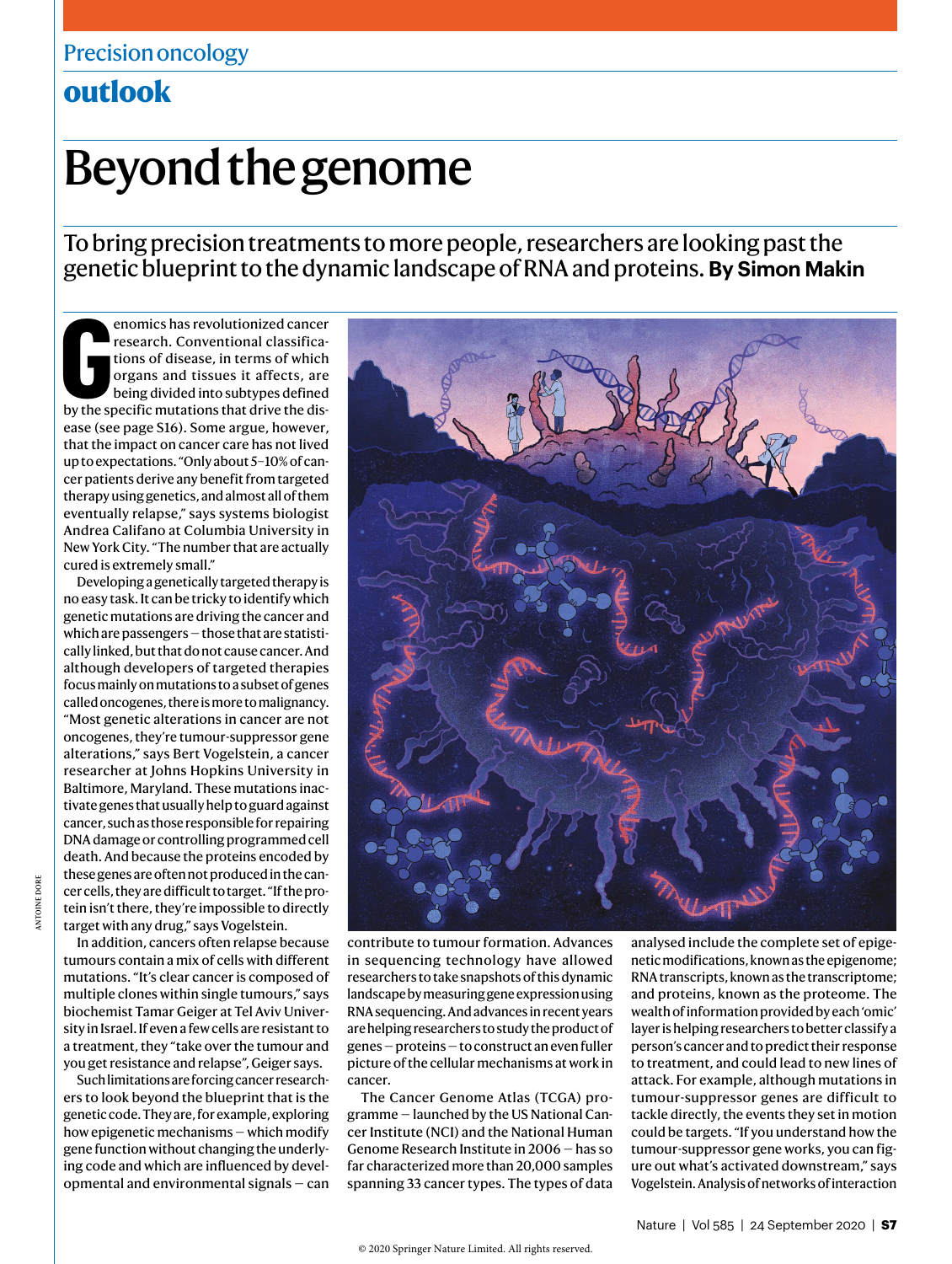## **outlook**

is revealing mechanisms that might lead to treatments that are effective against many mutations simultaneously, and protein analyses are helping to explain why some people fail to respond to certain therapies. But the most powerful studies are those that integrate multiple layers of analysis to build a complete picture of cancer biology. The hope is that these approaches will equip researchers with enough understanding of cancer's diversity and dynamism to allow them to tackle more cancers, in more people, and with treatments that do more than extend a person's life.

#### **Links in a chain**

To better understand how genes and proteins interact to produce a cancer cell, Califano is embracing transcriptomics and computational modelling. "Genetics represents the space of what could be; RNA is a snapshot of what is," he says. "It gives you a more complete picture of the regime the cell is operating in."

His idea is something he calls tumour checkpoints. Even cancers of the same genetic subtype can be highly diverse — they might have just a single mutation in common. If different combinations of mutations give rise to essentially the same disease, this suggests that they converge on a limited number of proteins. With this in mind, Califano developed an algorithm that can infer gene activity from noisy RNA data, and used it to identify proteins that channel the effects of multiple mutations. These pivotal players can be enzymes that influence transcription through epigenetic mechanisms, or transcription factors that influence gene expression more directly. "These are the proteins that run the operation room of the cancer cell," says Califano. "We call them master regulators." In an analysis of around 10,000 TGCA samples published on the preprint sever bioRxiv, Califano and his colleagues identified 407 master regulators that convey the effects of nearly all mutations implicated in the cancer samples<sup>1</sup>. Because master regulators are rarely mutated, genomics is not a sure-fire way to identify them.

Blocking a single master regulator could arrest aberrant cellular activity resulting from many mutations at once. "When you find the chink in the armour, the entire checkpoint collapses," Califano explains. The approach has already borne fruit. For instance, in 2015, Califano and his colleagues looked at people with breast tumours that carried mutations in the gene *HER2*, but who were resistant to the antibody drug that targets these mutations, trastuzumab (Herceptin)<sup>2</sup>. They found that HER2-positive cells secrete high levels of a cytokine called IL-6, which in turn activates a transcription factor known as STAT3. This

process ultimately promotes the production of calprotectin — a protein complex involved in proliferation and resistance pathways. STAT3, it seems, is a master regulator that is responsible for trastuzumab resistance in breast cancer. A drug that inhibits this pathway, ruxolitinib, which is already approved for blood and bone marrow cancers, is now in a phase II trial for HER2-positive breast cancer in combination with trastuzumab.

As well as identifying master regulators in cancers, Califano and his colleagues have developed algorithms that can suggest treatments to shut down overactive master regulators and boost underactive ones. The approach is being put to the test in a clinical trial at Columbia that aims to treat 3,000 people over the next 3 years. Alongside genomic analyses, clinicians will take into account readouts from Califano's algorithms before recommending treatments. "If you have mutations shown to respond well to therapy, we should use them," says Califano. But if that isn't the case, or people relapse or fail to respond, he adds, "you really have no other option, and that's when we use RNA".

#### **Biochemical effectors**

Transcriptomics provides researchers with a more dynamic view of a cancer cell. But RNA is mainly an intermediary for biology's most fundamental players: proteins. "If we want to understand the function of a cell, the way to do it is looking at the proteins," says Geiger.

Until recently, measuring protein levels relied on techniques that required researchers to know what they were looking for before they started. But advances in mass spectrometry over the past decade have allowed for genome-wide exploration of the proteome. Geiger worked with proteomics pioneer Matthias Mann at the Max Planck Institute for Biochemistry in Martinsried, Germany, before returning to Israel to run her own lab. In 2016, the pair co-led a study demonstrating that a set of 19 proteins could distinguish between HER2-positive, oestrogen-receptor-positive and triple-negative (negative for oestrogen and progesterone receptors and excess HER2) breast-cancer subtypes<sup>3</sup>. And in 2018, Geiger identified a proteomic subtype of oestrogen-receptor-positive breast cancer not seen at genomic or transcriptomic levels<sup>4</sup>. Such protein-based groupings are often linked with different outcomes. "We see associations with survival that we don't see with RNA," Geiger says. "Clearly the protein level adds something."

One of the most promising applications of proteomics is its use in understanding and enhancing response to immunotherapy. This approach, which largely eschews genetic targeting in favour of boosting the body's natural defences against tumour cells, is revolutionizing cancer care. "When it works, it's like a cure," says biologist Karin Rodland of the Pacific Northwest National Laboratory in Richland, Washington. But it works well only for a few cancers, and even then a substantial proportion of people don't have a response. "A big question is how do you predict who's going to respond?" says Rodland. "And how do you improve the response rate for those who aren't?"

Two of the cancers that immunotherapy works best in — melanoma and lung cancer involve tumour cells that carry more genetic mutations than other cancers. The prevailing theory is, therefore, that mutational burden determines the efficacy of immunotherapy. "If you've got lots of mutated genes, you're likely to have lots of foreign antigens," Rodland explains. "But that hasn't turned out to be very highly predictive." Instead, she and others are looking at proteins to more fully understand the biological mechanisms that determine response to immunotherapy. As part of the Clinical Proteomic Tumor Analysis Consortium (CPTAC) — an effort launched by the US National Cancer Institute — Rodland has shown that proteomics reveals information about the extent to which cancer cells provoke an immune response.

The hypothesis that proteins are more predictive of immunotherapy response than genetic mutations has not yet been proved clinically, Rodland says, but some striking research findings have emerged. A 2019 study led by Geiger looked at the response of people with melanoma to two types of immunotherapy<sup>5</sup>. Her team found differences in the proteins involved in cancer-cell metabolism that predicted responses to both therapies. "We started with the aim of identifying pre-

### **"If we want to understand the function of a cell, the way to do it is looking at the proteins."**

dictive signatures to spare people treatment who aren't going to respond," says Geiger, "but saw we'd found a metabolic pathway associated with higher response." The protein differences seem to affect the presentation of antigens on cancer cells, and thus the ability of immune-system T cells to recognize the cells. "These metabolic aspects weren't seen on genomic or transcriptomic levels," says Geiger. The researchers confirmed the pathway's importance by inactivating the genes